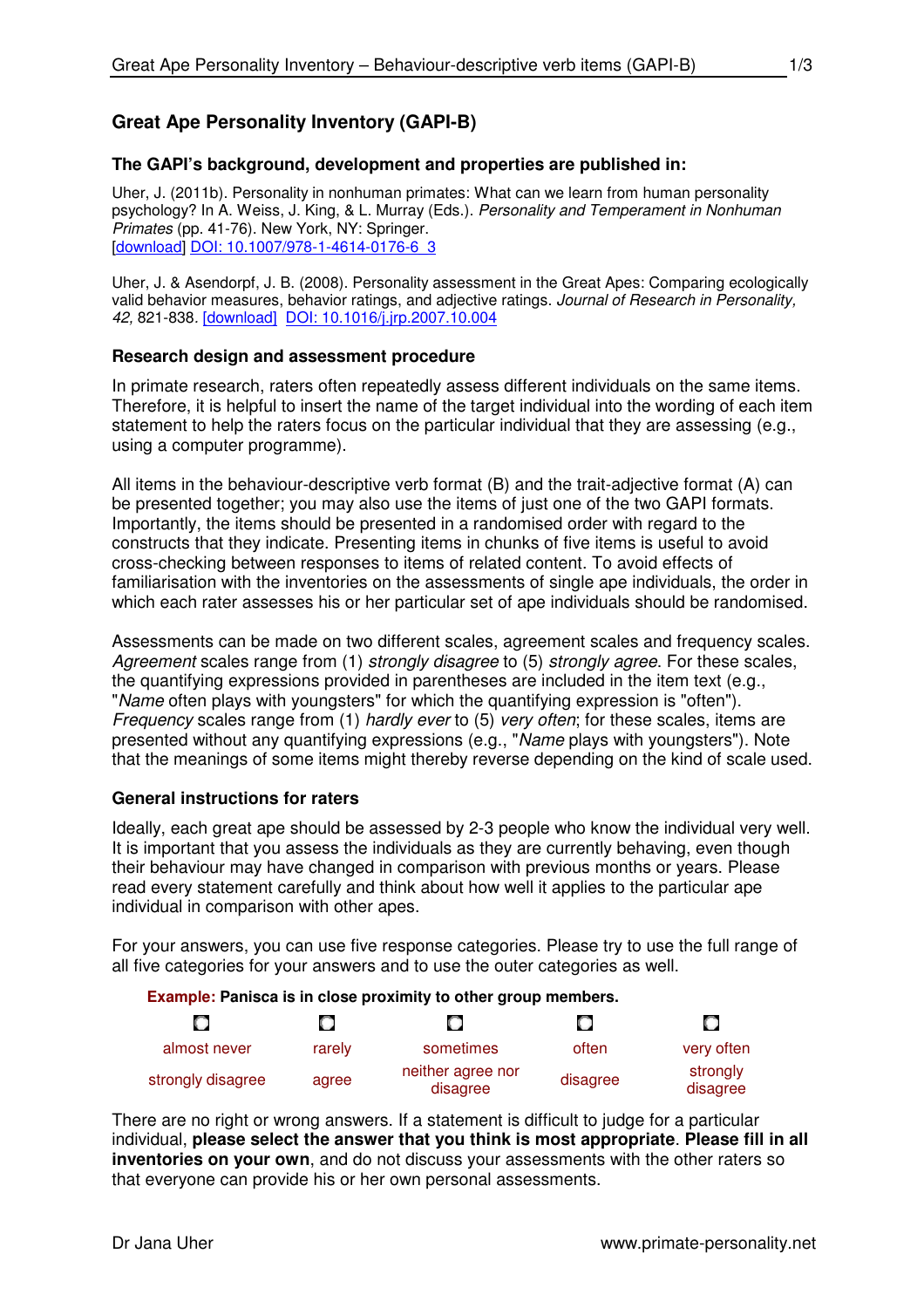| <b>Behaviour-Descriptive Verb Items (GAPI-B)</b> |                                                                                                                                                                 | Inter-rater              |            | <b>Temporal</b>       |
|--------------------------------------------------|-----------------------------------------------------------------------------------------------------------------------------------------------------------------|--------------------------|------------|-----------------------|
|                                                  |                                                                                                                                                                 | reliability <sup>b</sup> |            | reliability           |
| Item                                             | <b>Complete item statements</b>                                                                                                                                 | <b>ICC</b>               | <b>ICC</b> | $r_{tt}$ <sup>c</sup> |
| code <sup>a</sup>                                |                                                                                                                                                                 | $(3,k)t_1$               | $(3,k)t_2$ |                       |
| AHAPB2                                           | Name (often) jumps at the grate or window when<br>somebody stands in front of it.                                                                               | .86                      | .78        | $.94***$              |
| AHAPB3                                           | Name (often) spits or throws objects from his/her<br>cage.                                                                                                      | .84                      | .88        | $.94***$              |
| AHAPB4                                           | Name (often) tries to scratch people through the<br>grate.                                                                                                      | .92                      | .69        | $.82***$              |
| AXAPB2                                           | When Name is alone in a room, he/she (often) paces<br>continuously and even sometimes has diarrhea.                                                             | .79                      | .90        | $.95***$              |
| AXAPB3                                           | When somebody comes close to the grate near<br>Name, he/she (often) shies away.                                                                                 | .06                      | .25        | $.86***$              |
| ARAPB2                                           | Prior to a feeding session, Name (often) paces a lot.                                                                                                           | $-21$                    | .62        | $.59**$               |
| ARAPB3                                           | When being fed, Name (often) makes loud sounds.                                                                                                                 | $-17$                    | .82        | $.92***$              |
| <b>CUAPB2</b>                                    | Name (often) touches new objects, such as<br>enrichment items, intensely.                                                                                       | .76                      | .60        | $.91***$              |
| CUAPB3*                                          | Confronted with novel food, Name (ususally) ignores<br>it.                                                                                                      | .88                      | .78        | $.61***$              |
| DIAPB <sub>2</sub>                               | When Name is occupied with something (e.g., fishing<br>for food), he/she (hardly) interrupts his/her activity<br>(even) when someone tries to distract him/her. | .78                      | .73        | $.72***$              |
| DOAPB <sub>2</sub>                               | In the group, Name is (most often) the first to get to<br>the food.                                                                                             | .96                      | .85        | $.98***$              |
| DOAPB3*                                          | Name is (most often) the last to get to the food.                                                                                                               | .98                      | .82        | $.96***$              |
| FMAPB2                                           | When there is food, Name is (often) quickly on the<br>spot.                                                                                                     | .79                      | $-0.50$    | $.69***$              |
| FMAPB3                                           | Between feeding times, one (hardly ever) sees Name<br>eating.                                                                                                   | .69                      | .70        | $.64***$              |
| FHAPB <sub>2</sub>                               | Name (often) comes to the grate when called.                                                                                                                    | .89                      | .27        | .20                   |
| FHAPB3                                           | (At times), Name even allows close contact with<br>humans.                                                                                                      | .84                      | .43        | $.88***$              |
| FRAPB5                                           | Name (often) grooms his/her conspecifics.                                                                                                                       | .69                      | .82        | $.90***$              |
|                                                  | FRAPB6* Name (hardly ever) engages in body contact with<br>his/her conspecifics.                                                                                | .71                      | .86        | $.89***$              |
| GRAPB2*                                          | Name (often) withdraws from his/her conspecifics in<br>the indoor or outdoor enclosure.                                                                         | .94                      | .90        | $.89***$              |
| GRAPB3                                           | Name sits together with his/her conspecifics (a lot).                                                                                                           | .93                      | .89        | $.88***$              |
| IMAPB <sub>2</sub>                               | When he/she does not get his/her food immediately,<br>Name (often) quickly knocks at the grate or window.                                                       | .04                      | .42        | $.68***$              |
| IMAPB3*                                          | Name (often) waits calmly until it is his/her turn to get<br>his/her food.                                                                                      | $-28$                    | .68        | $.89***$              |
| PAAPB <sub>2</sub>                               | (Most of the time), Name is walking or brachiating in<br>the indoor or outdoor enclosure.                                                                       | .93                      | .93        | .98***                |
| PAAPB3*                                          | (Most of the time), Name is sitting or lying down.                                                                                                              | .96                      | .90        | $.90***$              |
| PEAPB <sub>2</sub> *                             | When fishing for food, Name (often) gives up easily.                                                                                                            | .11                      | .64        | $.79***$              |
| PEAPB3                                           | Name can occupy him-/herself with something (for a<br>long time).                                                                                               | .41                      | .56        | $.94***$              |
| PLAPB <sub>2</sub>                               | Name (often) plays on his/her own with objects such<br>as enrichment items.                                                                                     | .76                      | .42        | $.88***$              |
| PLAPB3                                           | Name (rarely) plays with his/her conspecifics (except<br>for youngsters).                                                                                       | .82                      | .77        | $.79***$              |